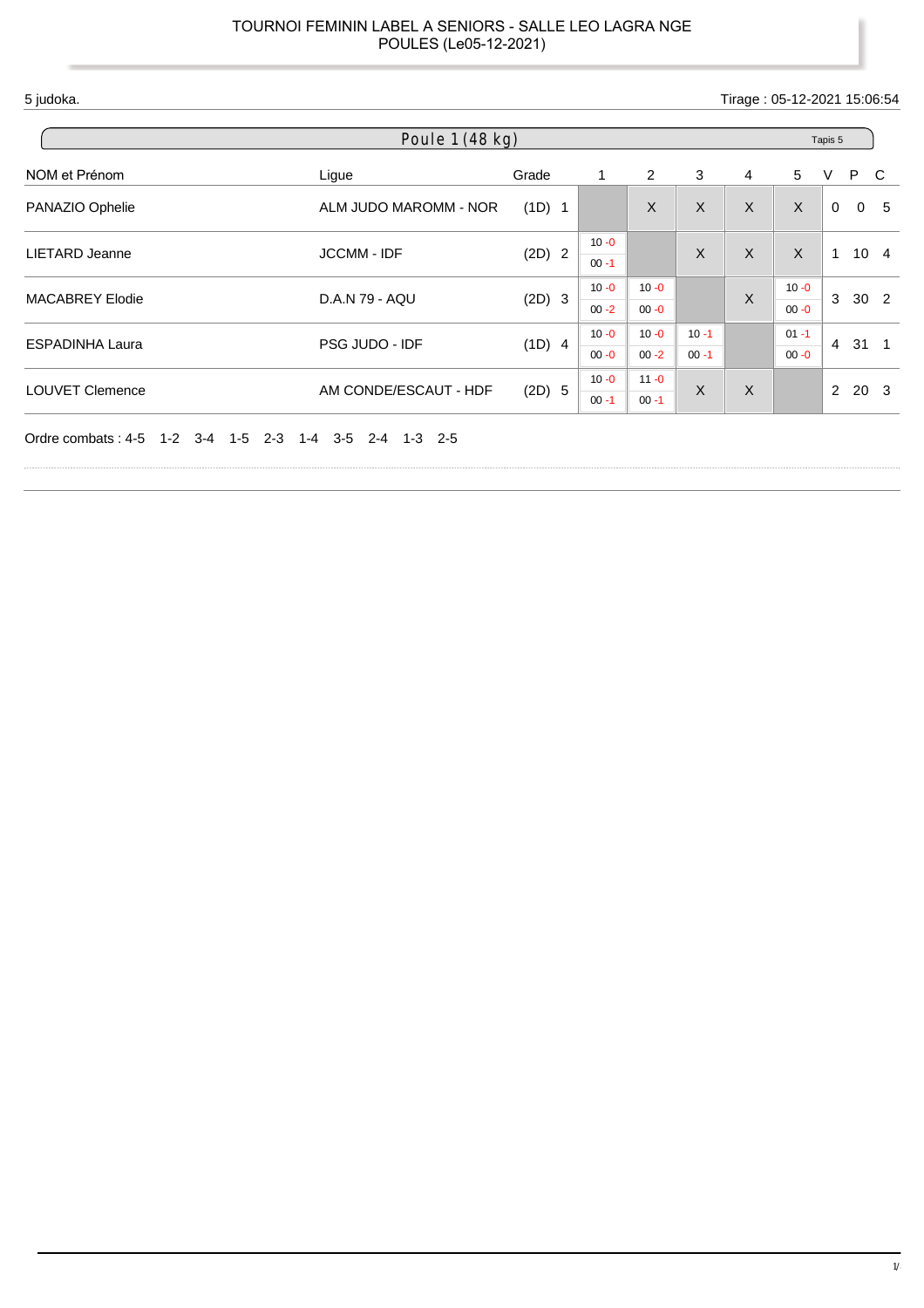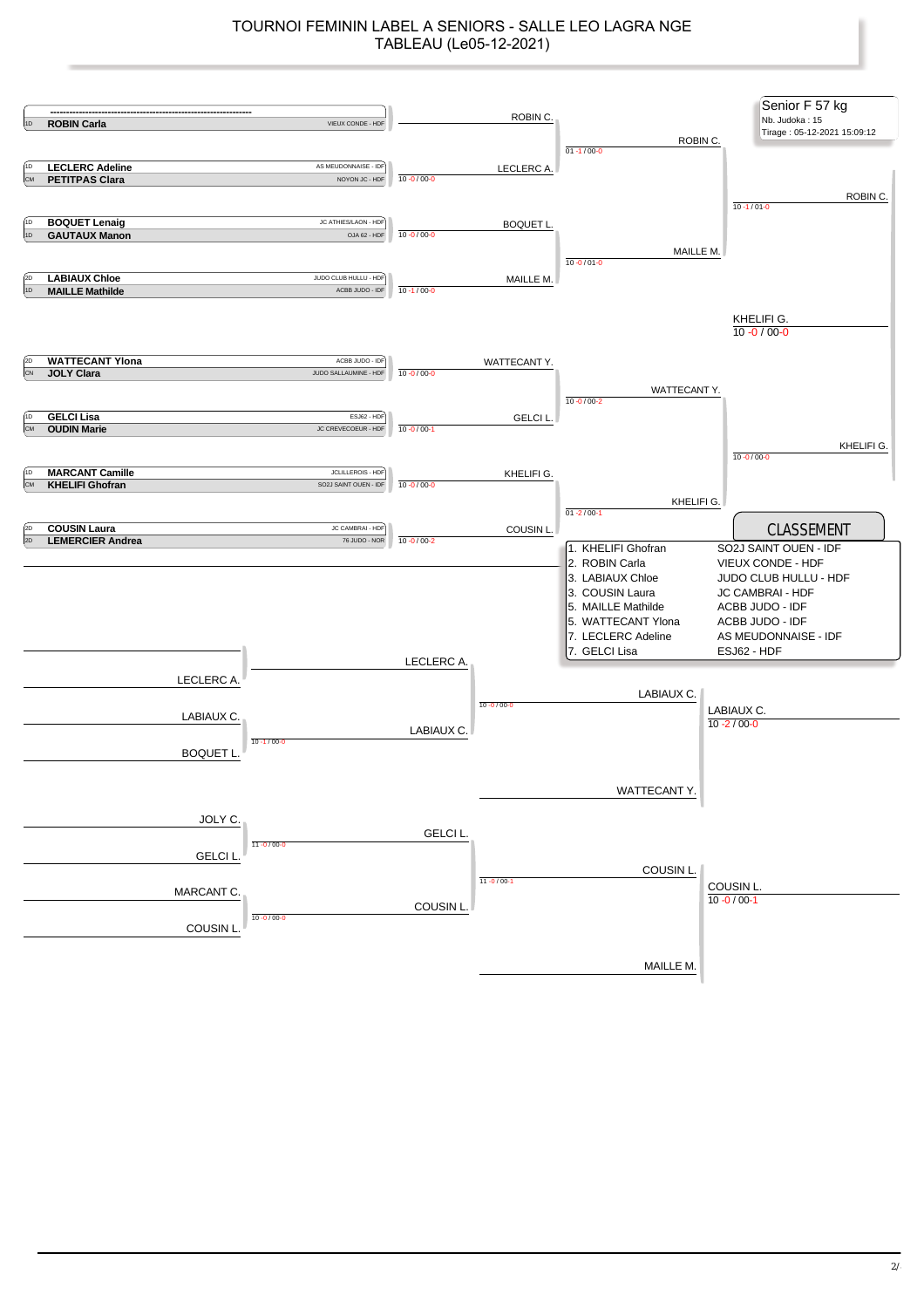| 6 judoka.               |                      |        |                      | Tirage: 05-12-2021 15:07:25 |   |               |     |                 |
|-------------------------|----------------------|--------|----------------------|-----------------------------|---|---------------|-----|-----------------|
|                         | Poule 1 (52 kg)      |        |                      |                             |   | Tapis 5       |     |                 |
| NOM et Prénom           | Ligue                | Grade  | 1                    | 2                           | 3 | v             | P C |                 |
| <b>BLOMME Tiphaine</b>  | J.C. CALAISIEN - HDF | (2D)   |                      | X                           | X | $\Omega$      |     | 0 <sup>3</sup>  |
| <b>BOUTOILLE Eloise</b> | AL JUDO FRUGES - HDF | (1D) 2 | $10 - 0$<br>$00 - 0$ |                             | X |               |     | 10 <sub>2</sub> |
| <b>METROT Lea</b>       | NICE ALLIANCE - PACA | (1D) 3 | $11 - 0$<br>$00 - 0$ | $10 - 0$<br>$00 - 2$        |   | $\mathcal{P}$ | 20  |                 |

Ordre combats : 1-2 2-3 1-3

|                            | Poule 2 (52 kg)       |          |                      |          | Tapis 5              |          |                 |     |
|----------------------------|-----------------------|----------|----------------------|----------|----------------------|----------|-----------------|-----|
| NOM et Prénom              | Ligue                 | Grade    |                      | 2        | 3                    | V        | P               | C.  |
| PERRENOUD Zoe              | JC ATHIES/LAON - HDF  | $(1D)$ 1 |                      | $\sf X$  | $01 - 0$<br>$00 - 3$ |          | 10 <sub>2</sub> |     |
| <b>GAGNEUX Aurore</b>      | JC SAINGHIN MEL - HDF | (1D) 2   | $10 - 0$<br>$00 - 2$ |          | $10 - 0$<br>$00 - 0$ | 2        | 20              |     |
| <b>MORMENTYN Jeanne</b>    | J.C. LEFOREST - HDF   | $(CM)$ 3 | X                    | $\times$ |                      | $\Omega$ | $\Omega$        | - 3 |
| Ordre combats: 1-2 2-3 1-3 |                       |          |                      |          |                      |          |                 |     |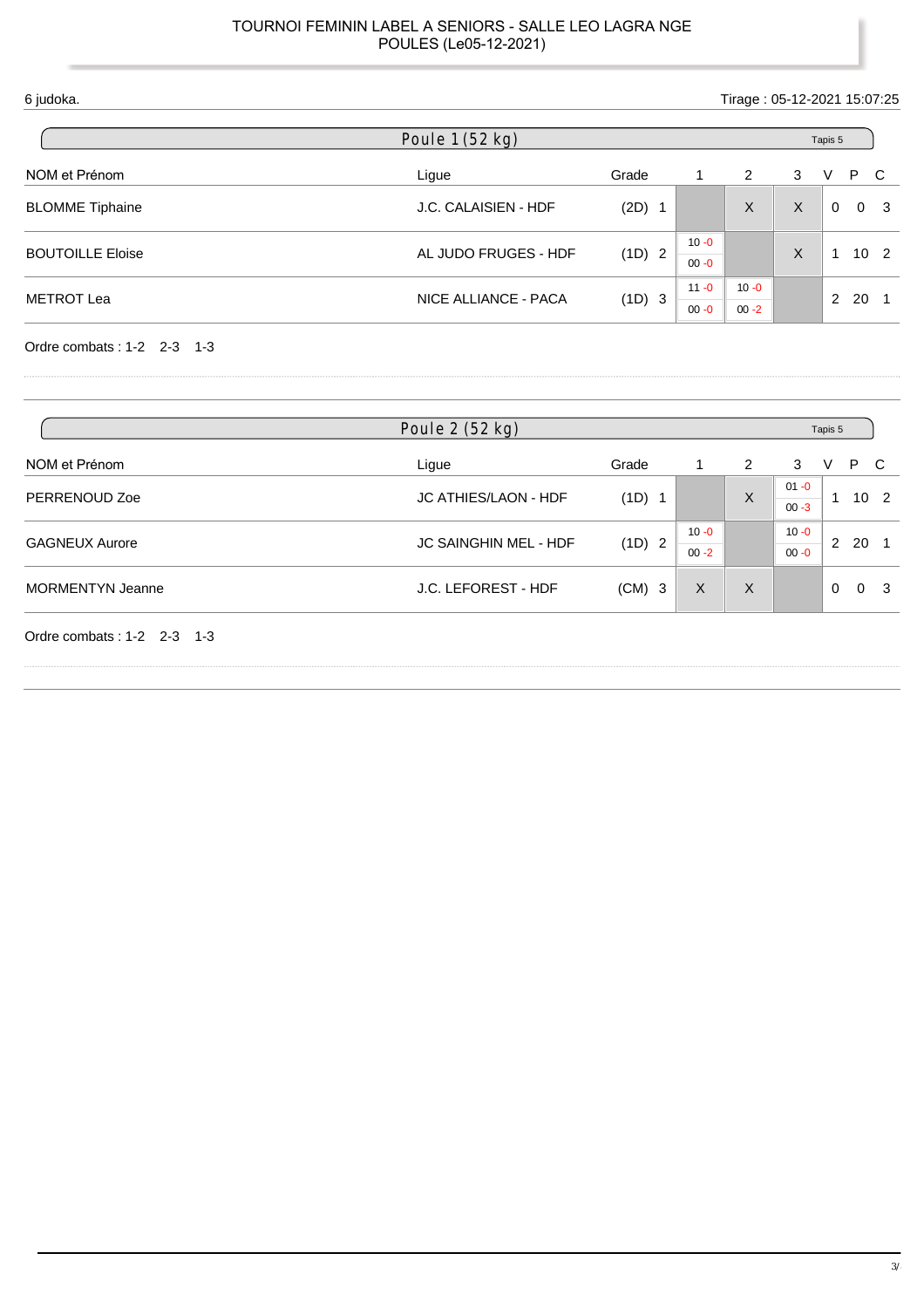

| CLASSEMENT          |                              |  |  |  |  |  |
|---------------------|------------------------------|--|--|--|--|--|
| 1. METROT Lea       | NICE ALLIANCE - PACA         |  |  |  |  |  |
| 2. BOUTOILLE Eloise | AL JUDO FRUGES - HDF         |  |  |  |  |  |
| 3. PERRENOUD Zoe    | <b>JC ATHIES/LAON - HDF</b>  |  |  |  |  |  |
| 3. GAGNEUX Aurore   | <b>JC SAINGHIN MEL - HDF</b> |  |  |  |  |  |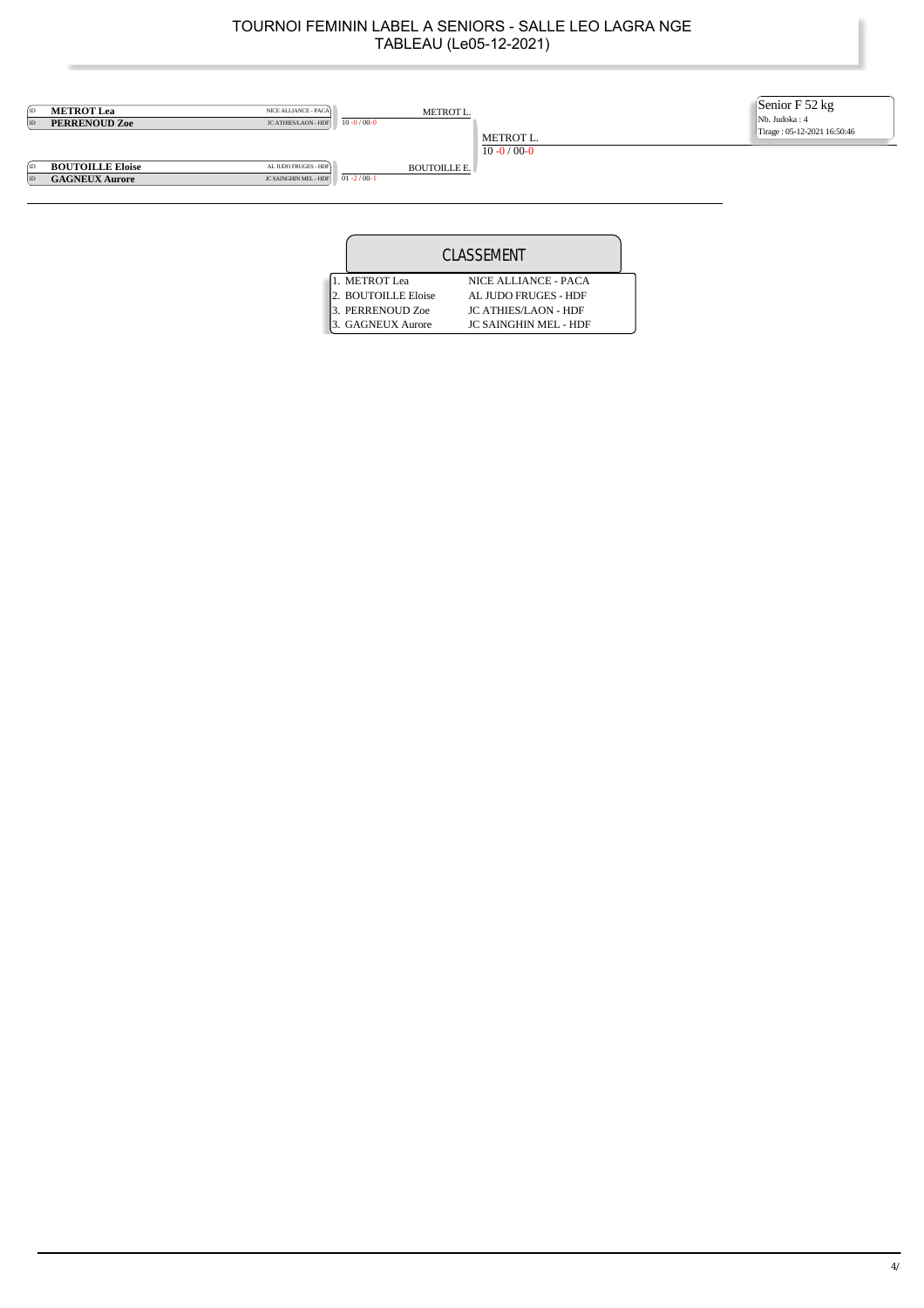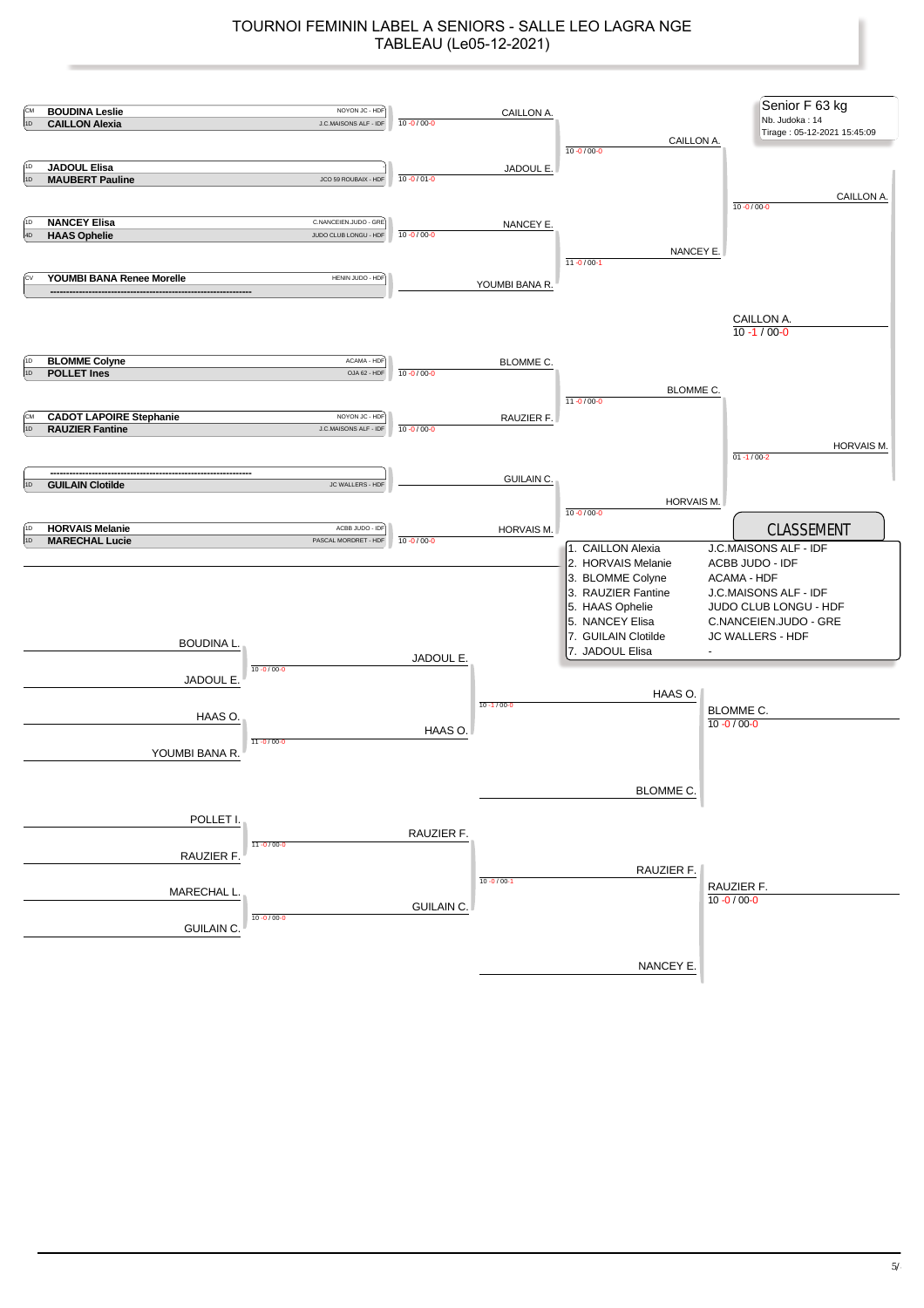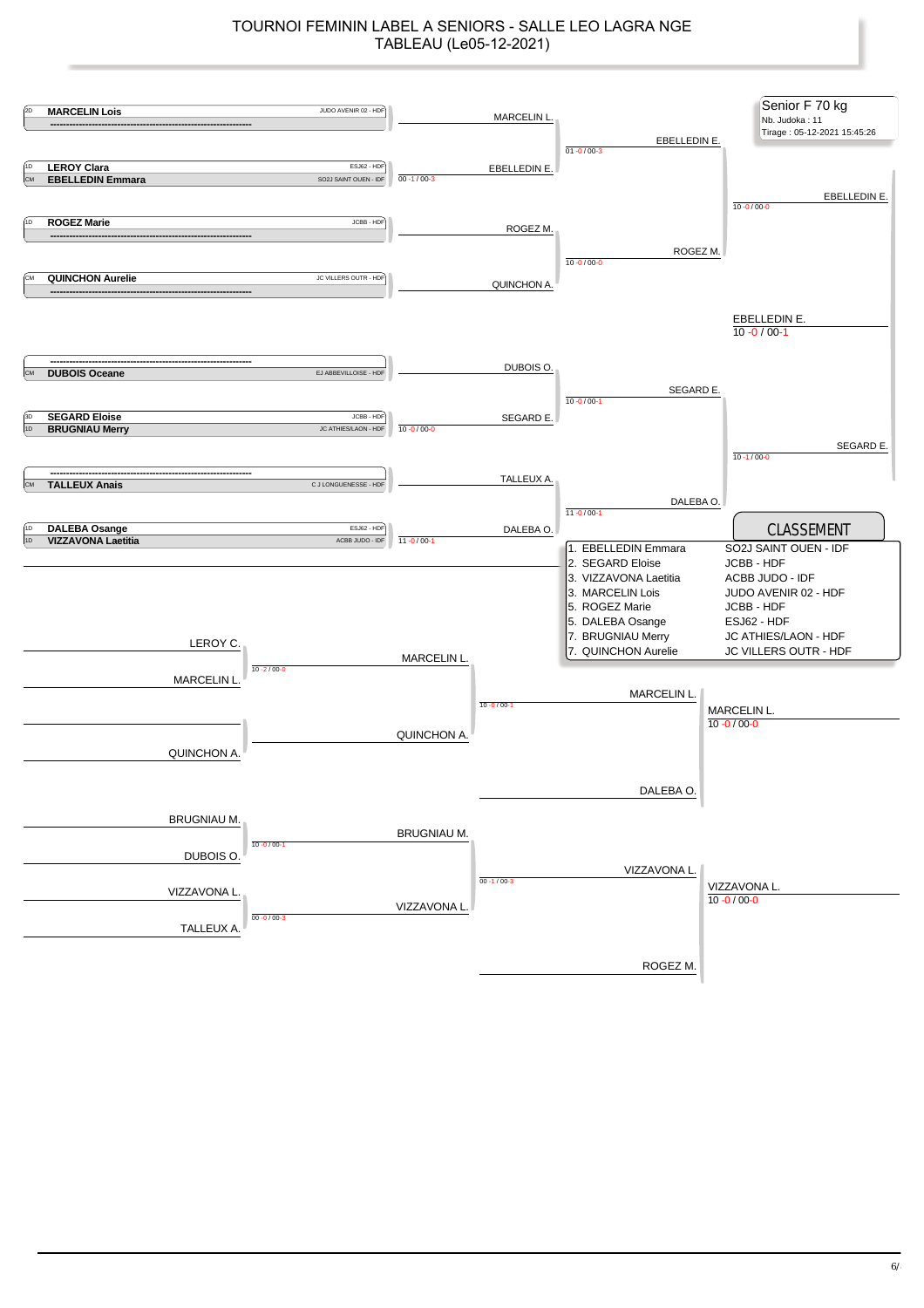